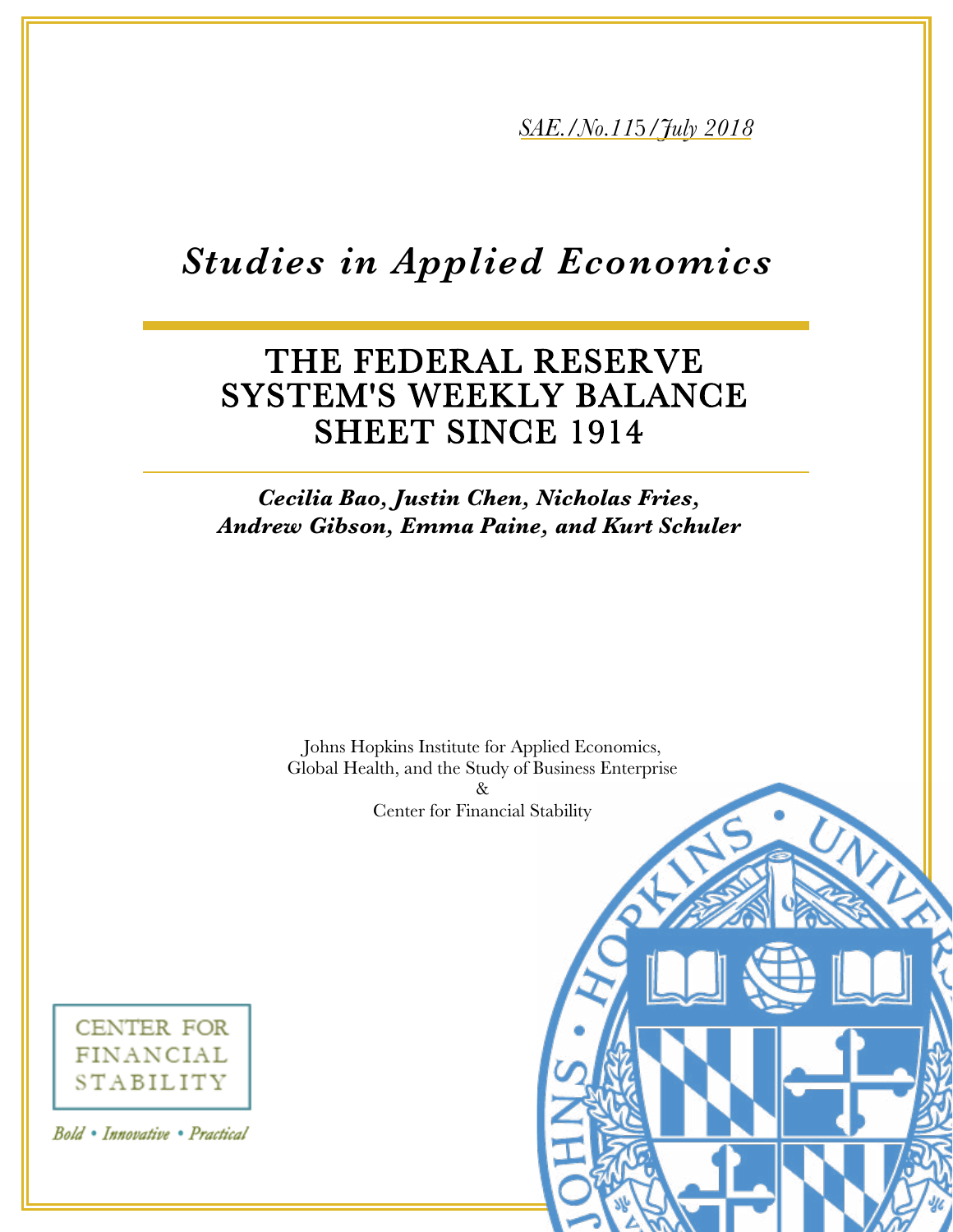# **The Federal Reserve System's Weekly Balance Sheet since 1914**

#### **By Cecilia Bao, Justin Chen, Nicholas Fries, Andrew Gibson, Emma Paine, and Kurt Schuler**

Copyright 2018 by the authors. The text of this paper may be reproduced or adapted provided that no fee is charged and the original source is properly credited. The same conditions also apply to reproduction from the accompanying spreadsheet workbook of any quantity of data points in a graph without accompanying numbers, or up to 1,000 data points as numbers. Reproduction of more than 1,000 data points as numbers requires the permission of the authors; contact Kurt Schuler [\(kschuler@the-cfs.org\)](mailto:kschuler@the-cfs.org).

#### **About the Series**

The Studies in Applied Economics series is under the general direction of Professor Steve H. Hanke, co-director of the Johns Hopkins Institute for Applied Economics, Global Health, and the Study of Business Enterprise [\(hanke@jhu.edu\)](mailto:hanke@jhu.edu). The authors are mainly students at The Johns Hopkins University in Baltimore. Some performed their work as research assistants at the Institute.

This paper is issued jointly with the Center for Financial Stability.

#### **About the Authors**

Cecilia Bao, Justin Chen, Nicholas Fries, and Emma Paine are undergraduate students at The Johns Hopkins University in Baltimore, Maryland, while Andrew Gibson is a recent graduate. Kurt Schuler is Senior Fellow in Financial History at the Center for Financial Stability in New York City.

#### **Abstract**

We present the first full digitized data of the Federal Reserve System's system-wide weekly balance sheet from its beginning in 1914 in an accompanying spreadsheet workbook. The data will be of interest to anyone wishing to study the Fed's monetary policy from a quantitative perspective.

Keywords: Federal Reserve System, Fed, balance sheet, assets, liabilities, gold, H.4.1 release

JEL codes: E51, E58, N22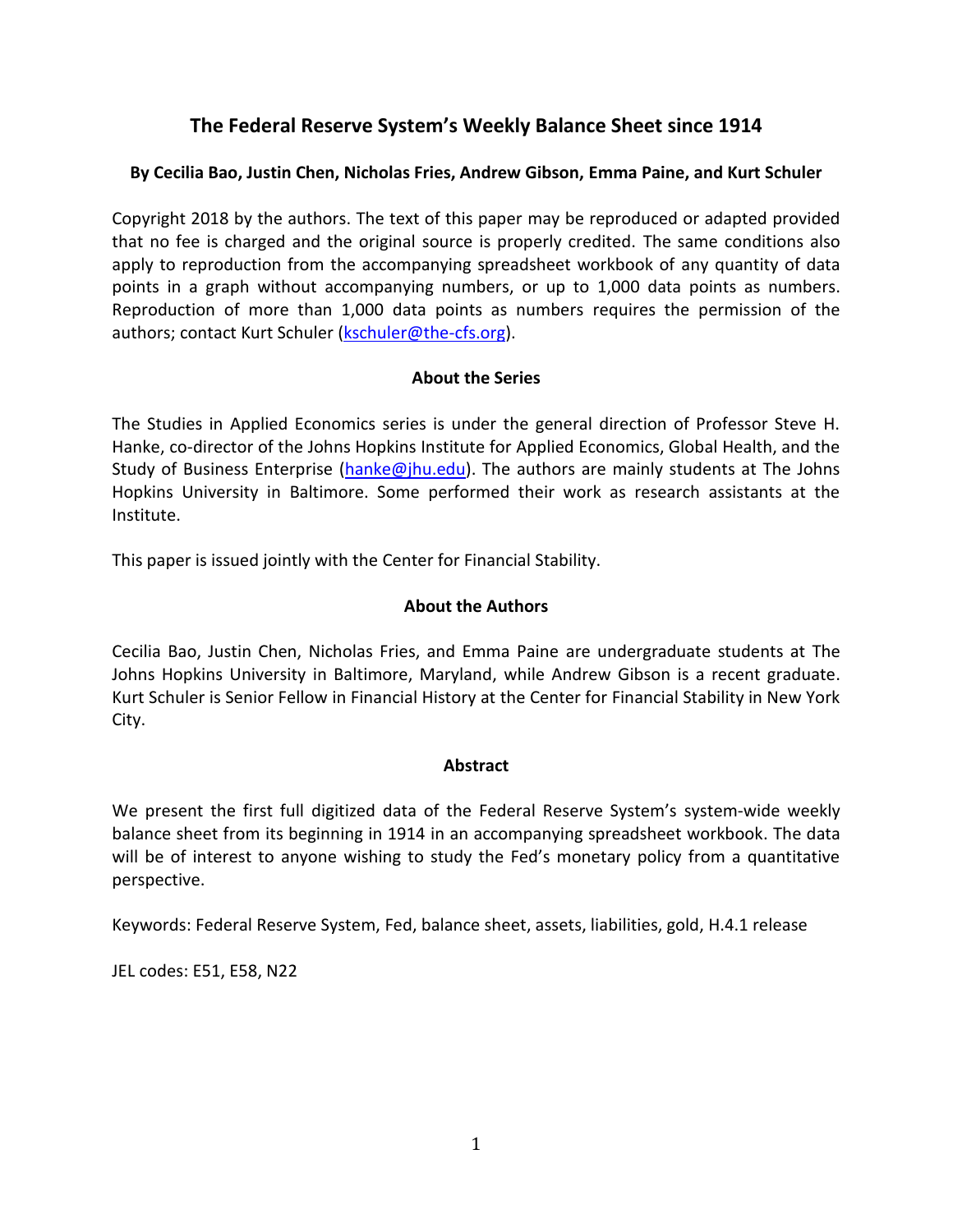The Federal Reserve System is the world's most influential central bank. Even so, its systemwide weekly balance sheet, a basic source of information for studying its activities, has never been available in machine-readable form back to the beginning of its operations in 1914. The balance sheet is the Federal Reserve's most important tool for determining the supply of money; most of its other tools, such as the policy interest rate, reserve requirements, and communicating its policy, aim to influence the demand for money. Balance sheet data are therefore essential for understanding how and why the Fed has succeeded and failed with various policies, and weekly data permit greater precision in analyzing turning points in monetary policy than is possible with the monthly data that were previously the highest frequency available in machine-readable form in the Fed's early and middle decades. In an accompanying spreadsheet workbook we present both the original data and a simplified balance sheet covering the whole of the Fed's history through early 2018. The data will be useful to a wide range of people, including economists, financial journalists, historians, investment professionals, policy makers, and monetary cranks.

Three previous working papers digitized segments of the balance sheet from 1914-1941, 1942- 1975, and 1976-April 2018 (Chen and Gibson 2017, Bao and Paine 2018, and Fries 2018, respectively). The papers were written by undergraduate students of Prof. Steve H. Hanke at the suggestion of and advised by Kurt Schuler, who also did some preliminary digitization. Readers who want some analysis of the balance sheet should see those papers. This paper merely describes important considerations about the combined data. The accompanying spreadsheet workbook combines data from the three previous papers and corrects some errors that occurred during the tedious hand-entry of tens of thousands of data points. Anyone performing data analysis with the balance sheet should accordingly use the workbook accompanying this paper, not the workbooks accompanying the previous papers.

Given the huge volume of writing on the Federal Reserve, including by many of the world's most eminent economists over the last hundred years, it is mind-boggling that nobody has previously collected the Fed's weekly balance sheet data from the beginning. (Weekly data for recent years and monthly or annual data for earlier years have however been available.) The computer power for digitizing the weekly data has been available to every professional economist in the United States for 30 years, and to economists at large universities for almost 30 years before that. That the task should finally be accomplished by a group of undergraduates and a nonacademic is a testimony to the reluctance of most economists to collect data even when viewing the sources does not involve getting up from the computer screen.

**Identifying information on the data release:** For more than 70 years the data release that contains the Fed's balance sheet has been called the H.4.1 release. The title and identification number of the release have varied over the years as follows (Seldin 2016: 20).

1914-1919: Resources and Liabilities of the Federal Reserve Banks (B801) (title varied slightly) 1920-1946: Condition of Federal Reserve Banks (FR283) 1946-1955: Condition of Federal Reserve Banks (H.4.1)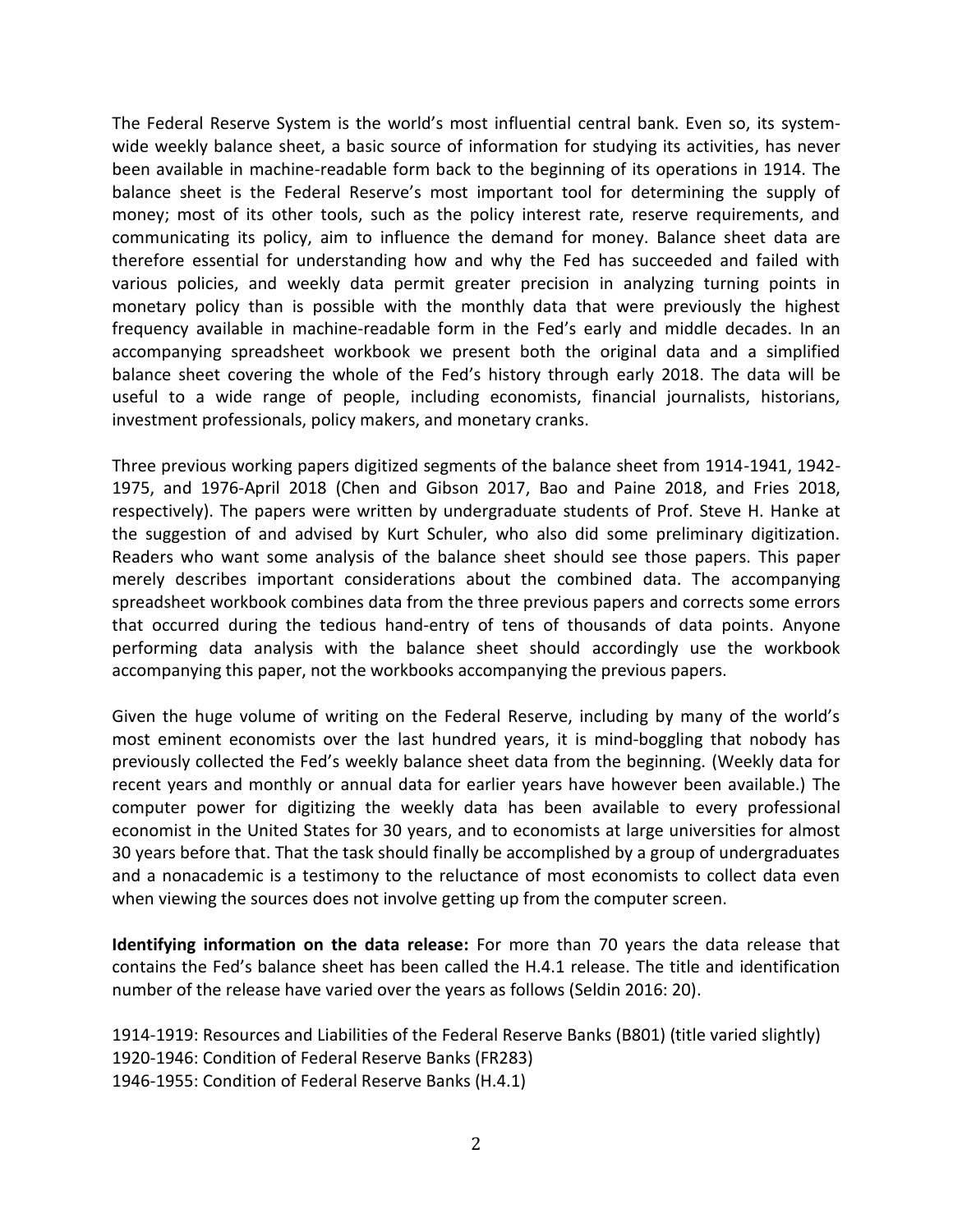- 1956-1961: Weekly Averages of Member Bank Reserves, Reserve Bank Credit, and Related Items and Statement of Condition of the Federal Reserve Banks (H.4.1)
- 1961-1980: Factors Affecting Bank Reserves and Condition Statement of Federal Reserve Banks (H.4.1)
- 1981-1984: Factors Affecting Reserves of Depository Institutions and Condition Statement of Federal Reserve Banks (H.4.1)
- 1984-1997: Factors Affecting Reserve Balances of Depository Institutions and Condition Statement of Federal Reserve Banks (H.4.1)
- 1997-present: H.4.1, Factors Affecting Reserve Balances of Depository Institutions and Condition Statement of Federal Reserve Banks

The Board of Governors of the Federal Reserve System gave its statistical releases the identifying letter "B" for Board in the early years, then "FR" for Federal Reserve, and finally letters from all through the alphabet. Releases beginning in "H" were generally weekly (Rua and Seldin 2016).

The number and name of the table containing the balance sheet within the weekly release also have varied. Currently it is Table 5, "Consolidated Statement of Condition of All Federal Reserve Banks."

**Sources:** Early data can be conveniently found in Fed annual reports, from which Kurt Schuler cut and pasted data in partly automated fashion. We spot-checked data from the annual reports against the weekly statements and the *Federal Reserve Bulletin*. From 1927 to June 20, 1996, the authors other than Schuler hand-entered data week by week.

Federal Reserve annual reports and H.4.1 press releases from before the Internet era are conveniently available online at FRASER, a service of the Federal Reserve Bank of St. Louis. Although the weekly releases apparently began in 1914 (Seldin 2016: 20), FRASER only has them starting from the end of 1915. The weekly releases however show data from a year earlier for comparison, so FRASER in effect has those data from the end of 1914 onward. FRASER is missing a few of the later weekly releases, but has the releases from the following week or the release from one year later, which show the levels or differences from the previous week or year and therefore can be used to calculate the missing figures.

Data start to appear in weekly digitized form from June 27, 1996 on the Fed's (that, is the Board of Governors') Web site, though only as weekly statements and not combined into time series. Nicholas Fries assembled the individual weekly files into a spreadsheet. The Fed provides users of its Web site the ability to download time series data and create spreadsheets with H.4.1 data from December 18, 2002. The Fed has discontinued some series in the balance sheet, which can make searching for them a bit difficult if one does not know where to look. The accompanying spreadsheet lists the identifying codes the Fed uses for data published since December 18, 2002, so that future readers who wish to carry the data forward should be able to do so easily.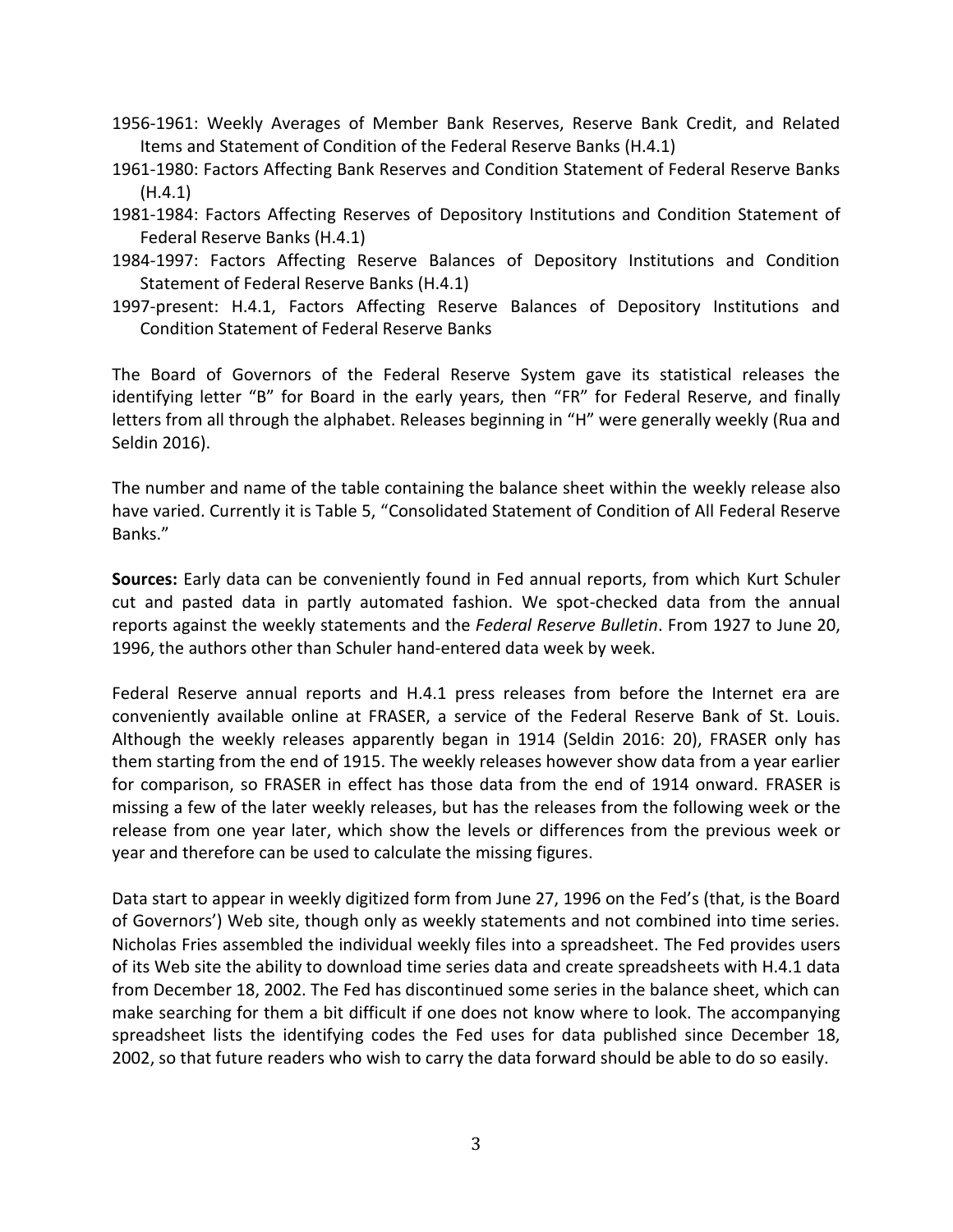The Fed later revised some data, usually by amounts that were small compared to total assets or liabilities. We think we have caught many of the revisions for the period during which we had to enter data partly or totally by hand, which extends through December 11, 2002. Presumably the Fed's downloadable data series starting December 18, 2002 are all corrected if there were errors in the original statements.

**Day of statement:** Originally the statement showed the condition of Federal Reserve Banks as of Friday. Since April 27, 1921, the day of the statement (the "as-of" day) has been Wednesday. For federal holidays, the "as-of" day was typically moved a day earlier until 1951. Federal holidays include New Year's Day (January 1), Washington's Birthday (February 22), Memorial Day (May 30), Independence Day (July 4), Columbus Day (October 12), Armistice Day (now Veterans Day, November 11), and Christmas (December 25). During the period when the "asof" day was Friday, Friday was often granted as a federal holiday if the actual holiday fell on Saturday. As time passed, the "as-of" date was less frequently changed to accommodate holidays, and apparently it has not been changed since January 1, 1986. The press release has typically been issued the day after the "as-of" date, but it too has often been moved a day later to accommodate holidays. The Uniform Monday Holiday Act of 1968, which became effective at the start of 1971, moved the observance of some federal holidays to designated Mondays, reducing the number of potential conflicts with Federal Reserve statement days. The Federal Reserve Bank of St. Louis's FRASER database and the Web site of the Board of Governors of the Federal Reserve System list statements by their release dates, not their "as-of" dates. It is possible that we have failed to record correctly a few dates when the "as-of" date was moved a day to accommodate a holiday. If so, as with any other errors, we would appreciate readers' corrections.

**Units:** Originally the balance sheet was expressed in thousands of dollars and the lowest unit was \$1,000. Starting on February 1, 1961 the lowest unit became millions of dollars. We use millions as the unit uniformly in our combined balance sheet, but data down to the thousands of dollars for the early years are available by going past the decimal point. Until October 18, 1989 the items of the balance sheet exactly balanced, but starting on October 25, 1989 individual balance sheet items were rounded to the nearest million dollars and not adjusted so that the items of the balance sheet exactly balanced.

To test the accuracy of our data entry we calculated whether totals equaled their component items and whether assets equaled liabilities until October 19, 1989 and nearly equaled liabilities thereafter. It is possible that in the period from October 25, 1989 to June 20, 1996 some small errors of \$1 million or \$2 million exist in individual lines because of errors in hand entry.

**Combined versus consolidated basis:** Until January 25, 1961, statements showed the condition of the Federal Reserve Banks on a combined basis, listing certain items due from one Federal Reserve Bank to another as assets or liabilities. Since February 1, 1961, statements have shown the condition of the Federal Banks on a consolidated basis, which eliminates those items from the balance sheet. Data on the condition of individual Federal Reserve Banks are available for anyone wishing to continue constructing data on a combined basis.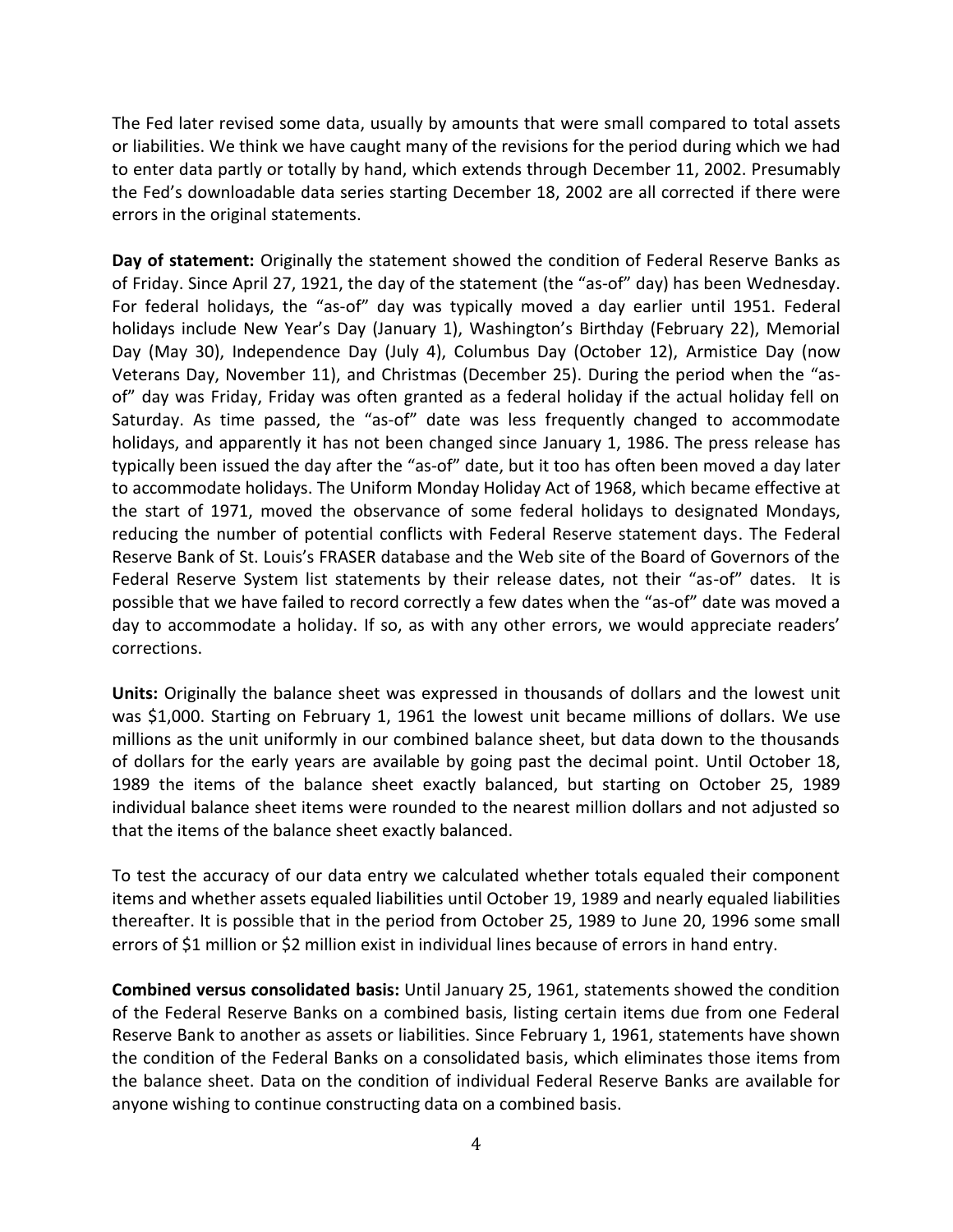**Changes in format:** Major changes in format occurred on the following dates, as explained in the press releases covering those dates. There have also been lesser changes on other occasions.

- June 22, 1917: Changes reflecting amendments to the Federal Reserve Act. For example, gold and gold certificates held by Federal Reserve Agents (representatives of the Federal Reserve Board at the Federal Reserve Banks) as collateral against notes issued to the Federal Reserve Banks were now counted as part of the banks' gold reserve against their Federal Reserve notes in actual circulation.
- January 31, 1934: As described below in the section on gold, gold certificates issued by the Department of the Treasury to the Fed replaced gold owned outright by the Fed. The arrangement remains in place today.
- February 1, 1961: As described above, the statement changed from a combined to a consolidated basis and the lowest unit shown in the statement changed from \$1,000 to \$1 million.
- December 7, 1966: The Fed started to hold U.S. Agency obligations. Much later, in the aftermath of the financial crisis of 2008-09, mortgage-backed securities issued by the agencies would become a large part of the Fed's total assets.
- December 18, 2002: The format changed to accommodate the Federal Reserve's switch from arranging matched sale-purchase transactions to arranging reverse repurchase agreements, which had begun on December 13, 2002.
- December 26, 2007: The Fed established a Term Auction Facility to lend to financial institutions that were experiencing pressure from the early tremors of the financial crisis that would hit with full force in 2008. The facility was intended to avoid the stigma associated with borrowing from the Fed's discount window (Board of Governors of the Federal Reserve System 2010). This was the first of many Fed lending programs that resulted in new entries in the balance sheet from 2007-2009. Some of those entries have since disappeared as the Fed liquidated the underlying assets.

**Our additions:** To make analysis of the original balance sheet data easier, we added some headings for groups of items. Also, for some periods when certain totals were not calculated, we have calculated them. Our additions appear in **red** in the accompanying spreadsheet workbook.

To show the balance sheet data in a more compact and logical form, we devised a simplified balance sheet whose categories are mainly derived from those for monetary authorities in the International Monetary Fund's *International Financial Statistics* database.

We also show as supplementary items some data not from the weekly balance sheet release that may be useful, such as currency in circulation, the size of the U.S. economy, the Fed's policy interest rate, and the price of gold. Recall concerning currency that the Federal Reserve is not the only issuer: the Department of the Treasury issues coins and in the past issued notes,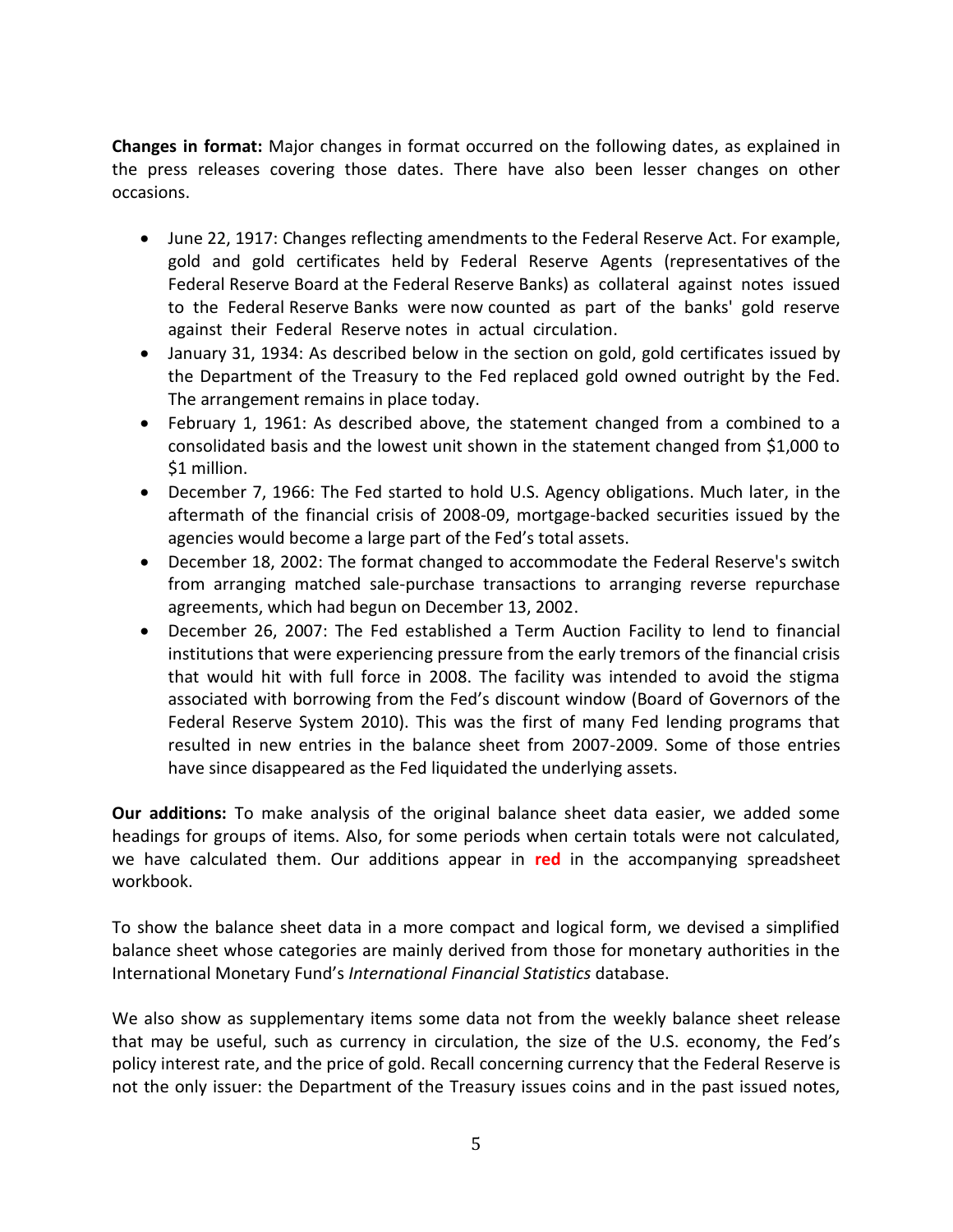and some federally chartered bank, known as national banks, issued notes until 1935. Today currency issued by the Fed dwarfs currency issued by the Treasury, but it has not always been so.

**What we did not digitize:** The H.4.1 release and its predecessors have from the beginning shown the individual balance sheets of the twelve Federal Reserve Banks as well as the systemwide balance sheet. For decades, the release has also included sections on the factors affecting reserve balances of depository institutions; the maturity distribution of assets; collateral held against Federal Reserve notes; and other information. We leave it to other researchers to invest the time and effort to convert those data into easily usable files.

**Gold:** The Gold Standard Act of 1900 established an official price of 23.22 fine grains per dollar, equal to just over \$20.67 per troy ounce. (A troy ounce is 1/12 of a pound rather than 1/16 like a regular, avoirdupois ounce.) Franklin Roosevelt's Great Depression-era Proclamation No. 2039 of March 6, 1933 in effect ended the convertibility of the dollar into gold at the Fed and the Treasury for U.S. citizens. The putative legal base for this step was powers in the Trading with the Enemy Act of 1917. The Emergency Banking Act of 1933, which Roosevelt signed on March 9, 1933, gave his actions a more recent and explicit legal foundation. The Agricultural Adjustment Act, which Roosevelt signed on May 12, 1933, allowed him to reduce the gold content of the dollar by up to 50 percent. In the reduced number of transactions allowed for gold, its price fluctuated for several months.

The Gold Reserve Act of 1934 transferred ownership of the Federal Reserve's gold to the Department of the Treasury effective January 30, 1934. In return, the Fed received gold certificates. In practice, the Treasury always seems to have allowed the Fed to redeem in gold when requested, but in principle the Treasury could deny redemption. A complementary measure, Roosevelt's Proclamation No. 2072 of January 31, 1934, devalued the dollar to at \$35 per troy ounce. The Fed's balance sheet begins to show the new valuation from February 7, 1934.

After a long period of quiescence, in the 1960s the market price of gold rose higher than the official price for sustained periods, and starting on April 1, 1968, London market makers in gold formally began quoting a fluctuating daily price that was internationally disseminated. That the market price substantially exceeded the official price indicated that to prevent arbitrage from creating a drain of gold reserves, the Fed needed to tighten monetary policy or the U.S. government needed to devalue the dollar.

In an address of August 15, 1971, President Richard Nixon announced that the U.S. government would "temporarily" cease making the dollar convertible into gold or other reserve assets at a set rate. In practice, convertibility into gold ceased permanently. Under the Smithsonian Agreement of December 18, 1971, the United States agreed to devalue the dollar against gold while some other major economies would revalue their currencies. The Par Value Modification Act (Public Law 91-168), which Nixon signed on April 3, 1972, devalued the dollar to \$38 per troy ounce. The Fed began valuing gold at the new rate in its balance sheet of May 17, 1972.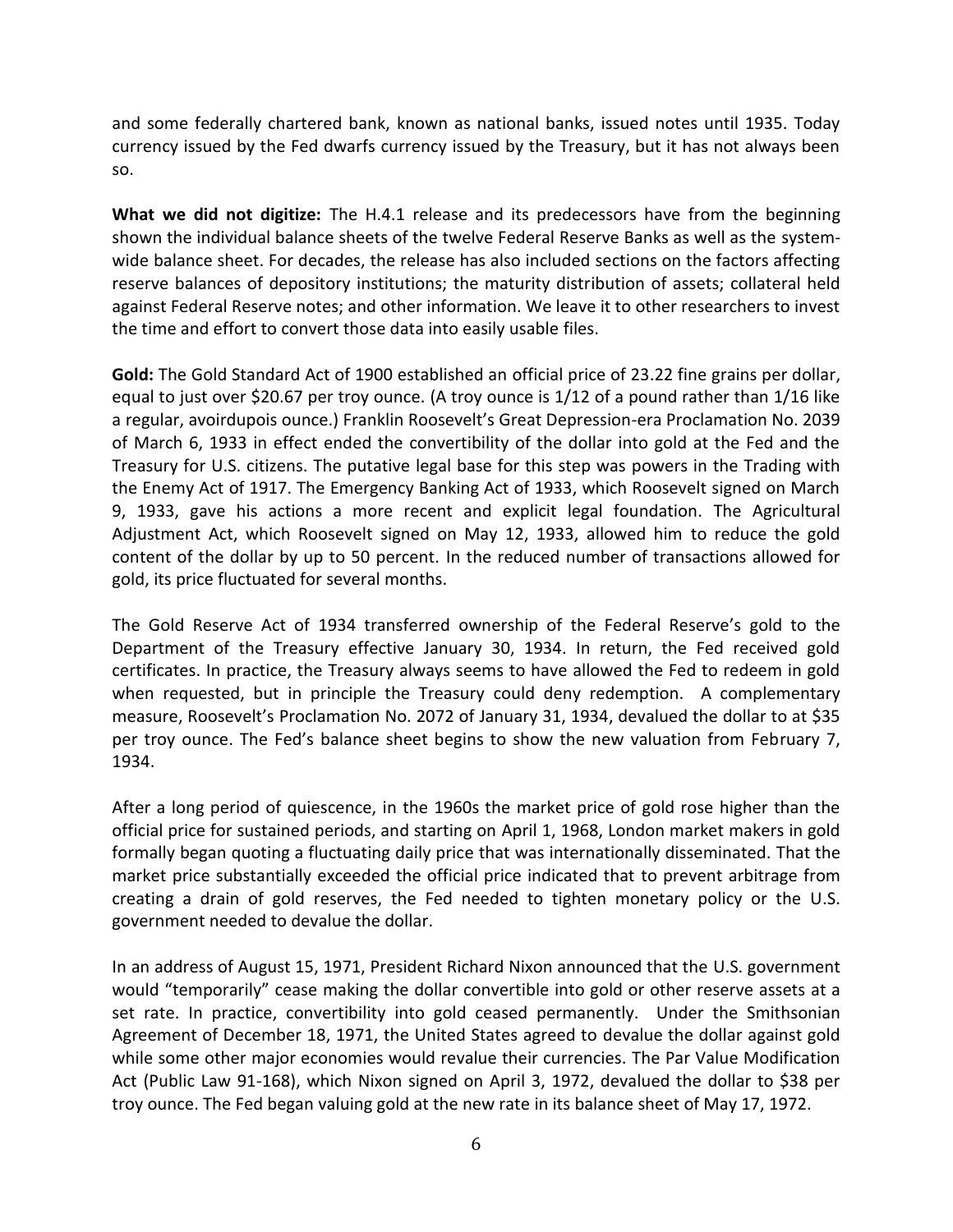In February 1973 the attempt to preserve the Bretton Woods post-World War II system of pegged exchange rates collapsed, and the dollar's exchange rate floated against gold and against the other major currencies of the time. Public Law 93-110, approved on September 21, 1973, further devalued the dollar to \$42-2/9 per troy ounce. The Fed began valuing gold at the new rate in its balance sheet of October 31, 1973. The new rate had no practical effect on monetary policy, though, because the Fed and other central banks by then had ceased to use gold as the basis for their exchange rates or as a regular instrument of monetary policy. The official price of Treasury-held gold remains \$42-2/9 per troy ounce today, even though the market price is many times higher. In principle, the Treasury could sell the gold at the market price and pocket the difference between the market price and the official value it owes to the Fed.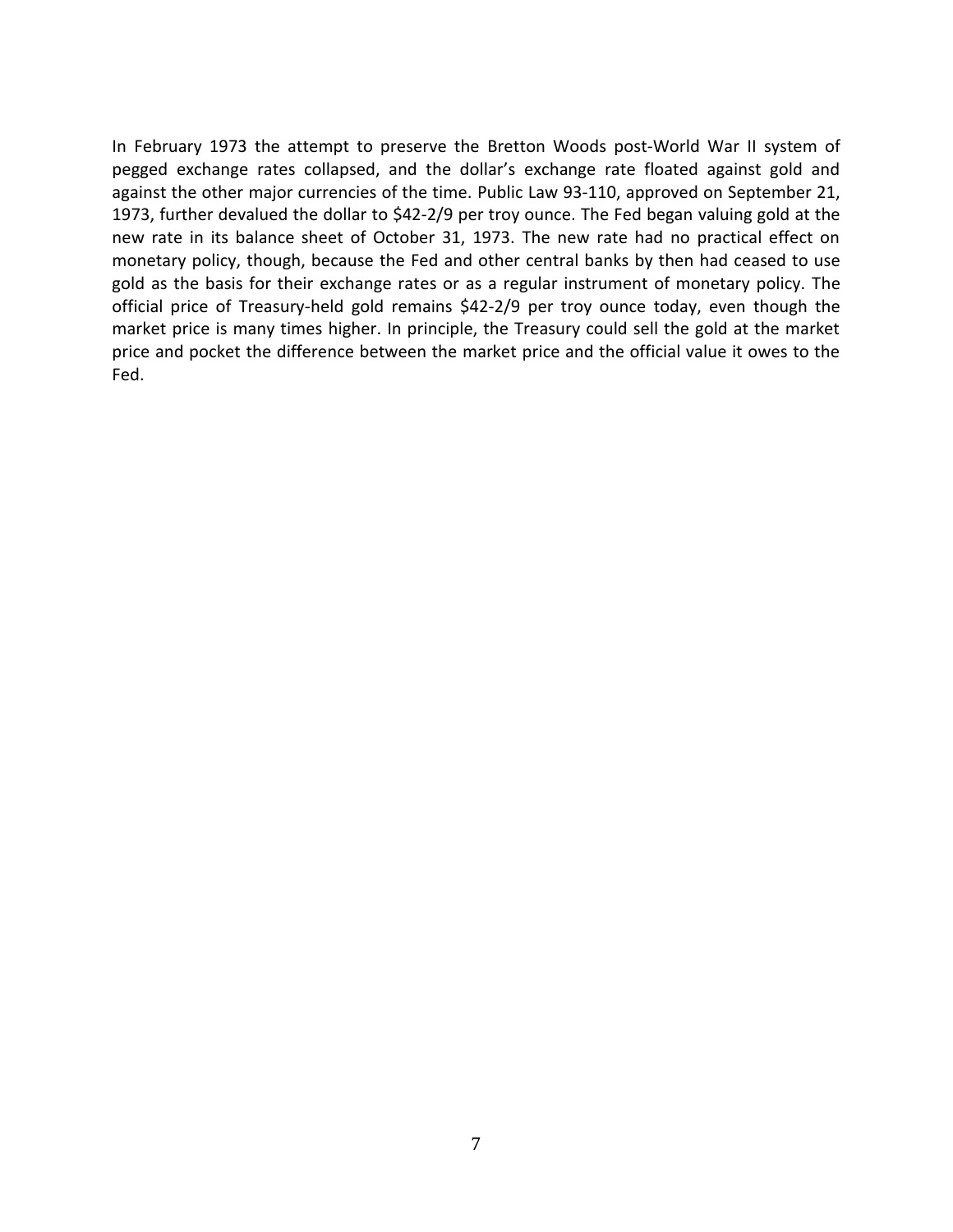| Mid October 1907   | Panic of 1907 provides impetus for ideas to reform U.S. banking system                                                                                        |  |
|--------------------|---------------------------------------------------------------------------------------------------------------------------------------------------------------|--|
| November 20, 1910  | Meeting at Jekyll Island, Georgia lays foundation for Fed                                                                                                     |  |
| December 23, 1913  | Federal Reserve Act charters Fed for 20 years                                                                                                                 |  |
| July 28, 1914      | World War I triggers brief financial crisis, including in the United States                                                                                   |  |
| November 16, 1914  | Federal Reserve Banks open for business                                                                                                                       |  |
| February 25, 1927  | McFadden Act makes Federal Reserve's charter perpetual                                                                                                        |  |
| October 29, 1929   | Wall Street "Black Tuesday" crash begins Great Depression                                                                                                     |  |
| January 22, 1932   | Glass-Steagall Act of 1932 expands Fed's lending powers                                                                                                       |  |
| March 6, 1933      | President Franklin Roosevelt proclaims banking holiday and effectively ends<br>convertibility of dollar into gold for individuals; brisk recovery soon begins |  |
| March 9, 1933      | Emergency Banking Act expands Fed's lending powers and presidential<br>authority to regulate banking and financial transactions                               |  |
| April 20, 1933     | Roosevelt proclamation formally suspends the gold standard                                                                                                    |  |
| May 12, 1933       | Agricultural Adjustment Act allows up to 50% fall in gold content of dollar                                                                                   |  |
| June 16, 1933      | Glass-Steagall Act of 1933 creates Federal Open Market Committee, broadens<br>Fed regulatory authority, and separates commercial and investment banking       |  |
| January 30, 1934   | Gold Reserve Act of 1934 transfers ownership of Fed and other gold to the<br>Treasury and devalues dollar from \$20.67 per troy ounce of gold to \$35         |  |
| August 1, 1935     | Banking Act of 1935 gives more power within Fed to Board of Governors                                                                                         |  |
| August 23, 1935    | Note issue by U.S. commercial banks in effect ends                                                                                                            |  |
| March 27, 1942     | Second War Powers Act let the Fed hold long-term Treasury securities                                                                                          |  |
| April 30, 1942     | Fed pegs 90-day and 1-year Treasury bill rates at 0.375% and 0.85%                                                                                            |  |
| <b>July 1944</b>   | Bretton Woods, New Hampshire conference on post-World War II finance                                                                                          |  |
| February 20, 1946  | Employment Act of 1946                                                                                                                                        |  |
| March 4, 1951      | Treasury-Federal Reserve Accord restores policy independence to the Fed                                                                                       |  |
| November 1, 1961   | Gold Pool agreement between the Fed and European central banks                                                                                                |  |
| 1965-1982          | "Great Inflation," followed by "Great Moderation" of 1982-2007                                                                                                |  |
| <b>March 1968</b>  | Gold Pool collapses; market price exceeds official \$35/ounce price                                                                                           |  |
| August 15, 1971    | President Richard Nixon ends gold convertibility of dollar                                                                                                    |  |
| December 18, 1971  | Smithsonian Agreement creates a new dollar peg at \$38/ounce                                                                                                  |  |
| February 1973      | Floating currencies replace Smithsonian Agreement and Bretton Woods system                                                                                    |  |
| November 16, 1977  | Federal Reserve Reform Act of 1977 establishes dual price/production mandate                                                                                  |  |
| October 6, 1979    | Fed switches its focus to reserve growth, rather than the fed funds rate                                                                                      |  |
| March 31, 1980     | Monetary Control Act gives Fed more power over nonmember banks                                                                                                |  |
| October 19, 1987   | "Black Monday" stock market drop of 22.6 percent                                                                                                              |  |
| November 12, 1999  | Gramm-Leachy-Bliley Act repeals parts of Glass-Steagall Act                                                                                                   |  |
| September 15, 2008 | Investment bank Lehman Brothers files for bankruptcy, triggering world panic                                                                                  |  |
| October 1, 2008    | Fed starts paying interest on excess reserves of commercial banks                                                                                             |  |
| July 21, 2010      | Dodd-Frank Act gives Fed more power to regulate financial institutions                                                                                        |  |
| January 25, 2012   | Fed sets explicit inflation (personal consumption expenditure) target of 2%                                                                                   |  |

### **Appendix 1: Abbreviated Chronology**

Dates of notable wars: World War I: July 28, 1914 (U.S. entry April 6, 1917)-November 11, 1918; World War II: September 1, 1939 (U.S. entry December 7, 1941)-September 2, 1945; Korean War: June 25, 1950-July 27, 1953; Vietnam War: November 1, 1955-April 30, 1975 (U.S. 1963-August 15, 1973); Gulf War (August 2, 1990-February 28, 1991); U.S.-Iraq War (March 20, 2003-December 18, 2011); U.S. War in Afghanistan (October 7, 2001-present).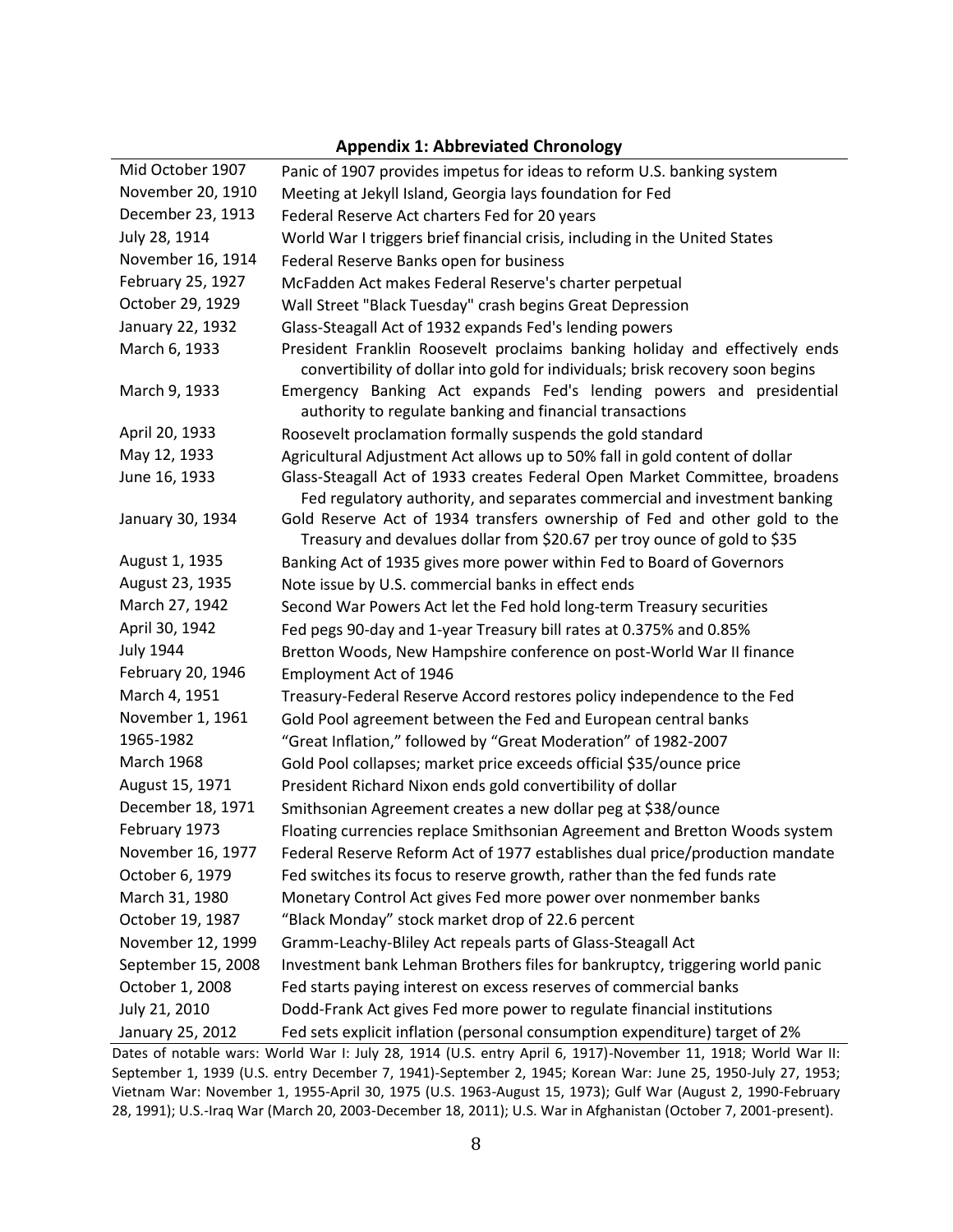# **Appendix 2: List and Brief Explanation of Original Balance Sheet Categories**

Below is a list of all the balance sheet items. For clarity, we have made some additions in red that either provide category groupings for various items or give totals that make comparisons easier. Totals that sum lines of data above them are **bolded.** Comments are in *italics.*

| [A.] RESOURCES / ASSETS                                                                            |  |  |
|----------------------------------------------------------------------------------------------------|--|--|
| Gold and gold certificates [heading, no data]:                                                     |  |  |
| Gold with Federal Reserve agents - Owned directly by the Fed                                       |  |  |
| Gold certificate account - IOUs from the Treasury for gold it owns                                 |  |  |
| Gold redemption fund with U.S. Treasurer / Treasury - Contained only a small part of the           |  |  |
| Fed's gold starting June 22, 1917                                                                  |  |  |
| Gold held exclusively against Federal Reserve notes                                                |  |  |
| Gold settlement fund with Federal Reserve Board                                                    |  |  |
| Gold coin and certificates in vault / Gold and gold certificates held by [Federal Reserve] banks   |  |  |
| Gold with foreign agencies                                                                         |  |  |
| Total gold held by [Federal Reserve] banks [not in original before 22 June 1917]                   |  |  |
| Total gold / gold certificate reserve [not in original after 13 March 1968]                        |  |  |
| Special Drawing rights certificate account - Special Drawing Rights are issued by the              |  |  |
| <b>International Monetary Fund</b>                                                                 |  |  |
| Federal Reserve notes of other Banks                                                               |  |  |
| Legal tender notes, silver certificates, & subsidiary coin / Reserves other than gold / Other cash |  |  |
| Total reserves [not in original after 6 June 1945]                                                 |  |  |
| Redemption fund of 5% for Federal Reserve bank notes                                               |  |  |
| Nonreserve cash — National bank notes, Federal Reserve Bank notes, unassorted currency and         |  |  |
| nickels and cents, formerly included in "uncollected items," and subsidiary silver formerly        |  |  |
| included in "legal tender notes, silver, etc."                                                     |  |  |
| Bills discounted [heading, no data]: - Commercial bills were short-term IOUs of businesses to      |  |  |
| commercial banks, which banks then sold to the Fed for cash                                        |  |  |
| Bills discounted and loans: [not specified]                                                        |  |  |
| Bills discounted and loans: within 10 days                                                         |  |  |
| Bills discounted and loans: 11 to 30 days                                                          |  |  |
| Bills discounted and loans: 31 to 60 days                                                          |  |  |
| Bills discounted and loans: 61 to 90 days                                                          |  |  |
| Bills discounted and loans: over 90 days                                                           |  |  |
| Bills secured by government war obligations / by U.S. Government obligations, direct and           |  |  |
| guaranteed / Bills discounted / Discounts and advances / Loans / Other loans                       |  |  |
| Bills, all other / Other bills discounted / Discounts and advances                                 |  |  |
| Total bills discounted [not in original after 2 February 1944]                                     |  |  |
| Bills bought on open market - The Fed bought some commercial bills of businesses on its own        |  |  |
| initiative rather than just waiting for banks come to it                                           |  |  |
| <b>Total bills on hand</b>                                                                         |  |  |
| Industrial loans - Unlike commercial bills, industrial loans did not<br>Industrial advances        |  |  |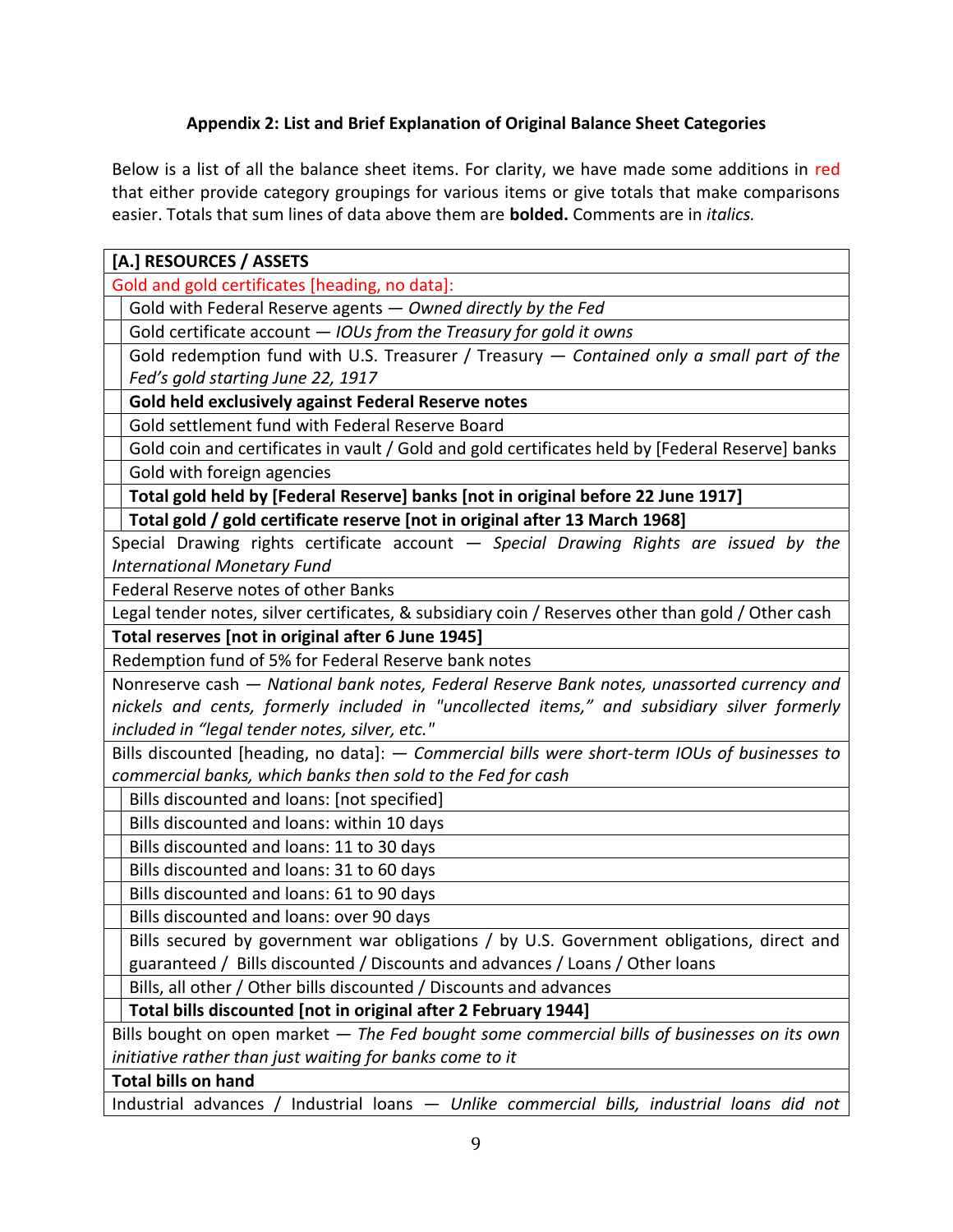*necessarily have an active secondary market*

Acceptances [heading, no data]: *— Banker's acceptances, future payments guaranteed by a bank*

Acceptances / Acceptances purchased / Acceptances bought outright

Held under repurchase agreements

**Total acceptances**

Federal Agency obligations [heading, no data]: *— Obligations of such bodies as the Tennessee Valley Authority and Ginnie Mae*

Bought outright

Held under repurchase agreements

Federal Agency obligations [no detail specified]

**Total Federal Agency obligations**

U.S. Government securities [heading, no data]:

Bought outright / Securities held outright [heading, no data]:

U.S. certificates of indebtedness [not subdivided] / Certificates and bills *— Certificates were a short-term Treasury coupon security that ceased to be regularly issued in 1934*

Special Treasury Certificates

U.S. certificates of indebtedness, one year Pittman Act *— The Pittman Act of 1918 created certificates as backing for notes to replace silver coins taken out of circulation*

U.S. certificates of indebtedness, all other [besides one year Pittman Act certificates and Special Treasury Certificates]

U.S. bills [short-term securities] *— Bills replaced certificates in 1934; unlike certificates they are sold at a discount and mature at par value without coupon payments; they have a maturity of under one year*

U.S. Treasury notes [medium-term securities; includes Victory notes starting 1923] *— Maturity one year to ten years*

U.S. Victory notes *— World War I-era Treasury notes*

U.S. Treasury bonds [long-term securities] *— Maturity over ten years*

Notes and bonds, nominal [medium- and long-term securities]

Notes and bonds, inflation-indexed [medium- and long-term securities] *— The Treasury began issuing inflation-indexed securities in January 1997*

U.S. Treasury securities: Inflation compensation

**Total bought outright [only in original 15 April 1953-4 December 2002]**

Held under repurchase agreement *— Repurchase agreements (repos) are a form of collateralized landing*

**Total U.S. Treasury securities** 

Investments / Municipal warrants / All other earning assets

Loans on gold coin and bullion (29 June 1917 only)

Other securities

Foreign loans on gold

Mortgage-backed securities *— Guaranteed by Fannie Mae, Freddie Mac, and Ginnie Mae; purchases began during the Great Recession*

**Total securities held outright**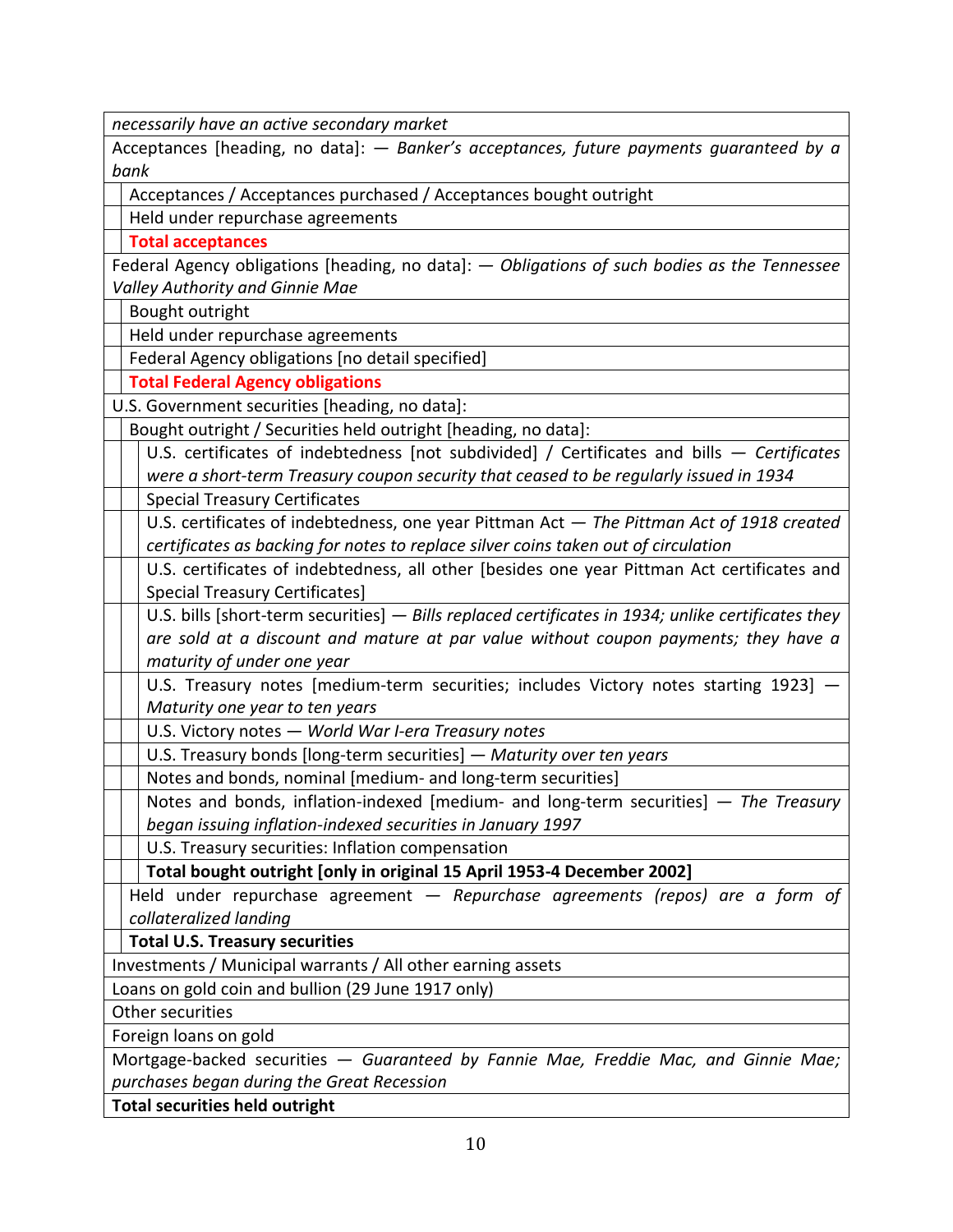Unamortized premiums on securities held outright

Unamortized discounts on securities held outright

Term auction credit *— A lending program established at the start of the financial tremors that would develop into the Great Recession; intended to avoid the stigma of the discount window*

Tri-party repo agreements (from 18 December 2002, Repurchase agreements)

**Total earning assets / Total interest earning securities / Total bills (or loans) and securities [not in original until 14 January 1916]**

Gold in transit or in custody from foreign banks / Gold held abroad

Due from foreign banks

Uncollected items (from July 1918, includes amounts due from other Federal Reserve banks)

Due from other Federal Reserve banks / Federal Reserve notes of other banks / Cash items in process of collection

Bank premises

Operating equipment

Federal Reserve notes, net assets

Due from depository banks--fiscal agent account

Federal Deposit Insurance Corporation (FDIC) stock *— Held briefly during the Great Depression* **Total deductions from gross deposits [not in original until 22 June 1917]**

Investment portfolios arising from the Great Recession [heading, no data]: *— Created to bail out various financial firms or classes of financial instruments*

Net portfolio holdings of Commercial Paper Funding Facility LLC

Net portfolio holdings of Maiden Lane I LLC

Net portfolio holdings of Maiden Lane II LLC

Net portfolio holdings of Maiden Lane III LLC

Net portfolio holdings of TALF LLC

Preferred holdings in AIA Aurora LLC and ALICO Holdings LLC

Central bank liquidity swaps *— Unsecured IOUs of central banks with each other*

Foreign currency denominated assets

All other resources (or assets)

Errors and omissions to October 18, 1989 *— Apparent accounting errors in the original data; after October 18, 1989 balance sheet items are rounded so that they do not always balance* **TOTAL RESOURCES / ASSETS**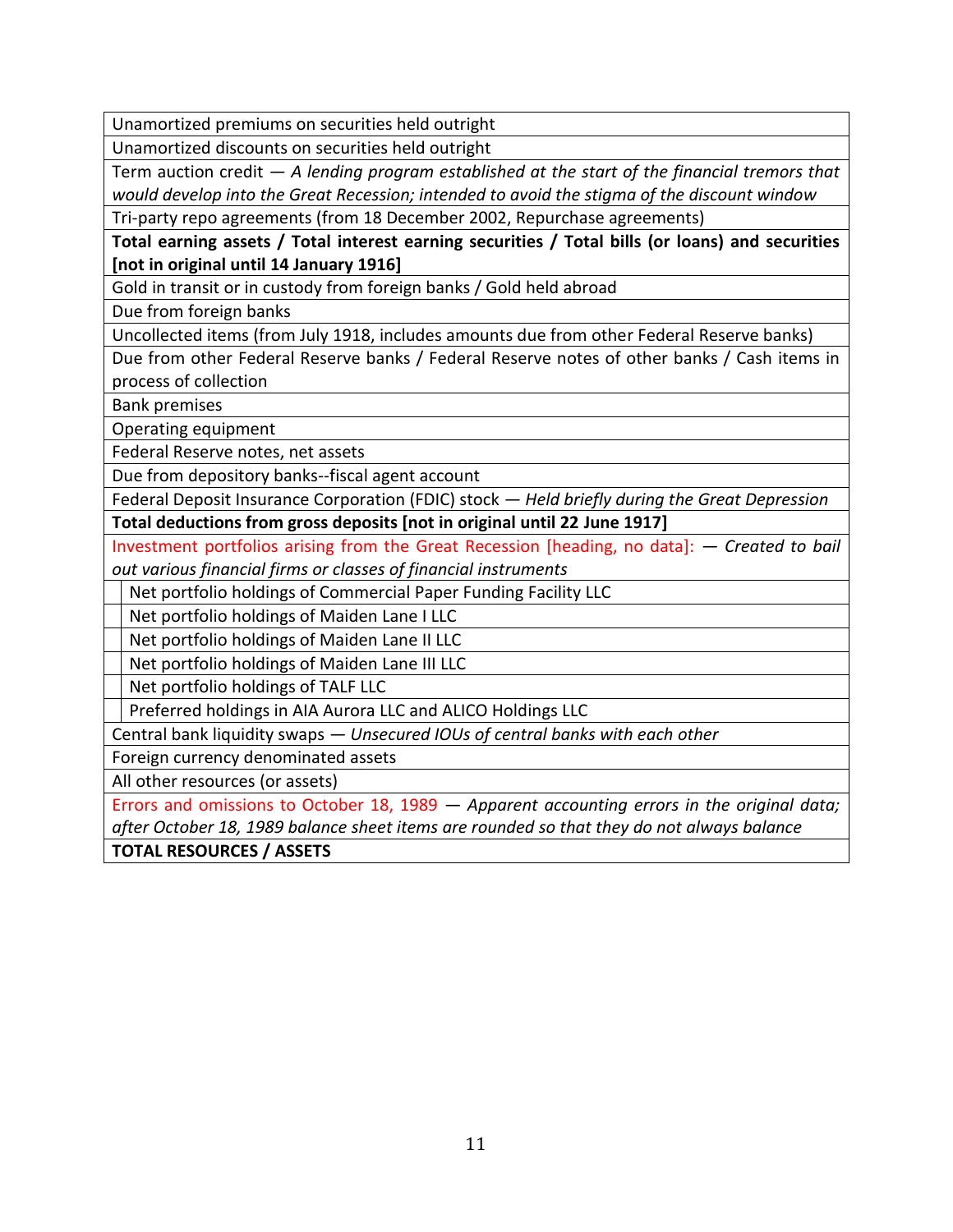| [B.] LIABILITIES                                                                                                             |  |  |
|------------------------------------------------------------------------------------------------------------------------------|--|--|
| Notes in circulation [heading, no data]:                                                                                     |  |  |
| Federal Reserve notes in actual circulation                                                                                  |  |  |
| Federal Reserve Bank notes in actual circulation - These notes were issued by one of the 12                                  |  |  |
| Federal Reserve banks in the early years of the Fed rather than by the system as a whole                                     |  |  |
| Deposits [heading, no data]:                                                                                                 |  |  |
| Deposits: Member bank--reserve account (net amount, or gross amount if "Due to                                               |  |  |
| nonmember banks --clearing account" is nonzero)                                                                              |  |  |
| Term deposits held by depository institutions                                                                                |  |  |
| Other deposits held by depository institutions                                                                               |  |  |
| Deposits: Government / U.S. Treasury (or U.S. Treasurer)--general account                                                    |  |  |
| Deposits: U.S. Treasury, supplementary financing account- An account arising from bailout                                    |  |  |
| measures during the Great Recession                                                                                          |  |  |
| Deposits: Foreign bank / Foreign official accounts [from 27 June 1996]                                                       |  |  |
| Special deposits: member bank                                                                                                |  |  |
| Due to nonmember banks -- clearing account / Special Deposits: nonmember bank - For                                          |  |  |
| many years state-chartered banks were not member banks of the Fed                                                            |  |  |
| Deposits: Other deposits, including foreign government credits in early years                                                |  |  |
| Total deposits [includes amounts due to other Federal Reserve banks through 1920]                                            |  |  |
| Other liabilities [heading, no data]:                                                                                        |  |  |
| Reverse repurchase agreements--triparty [starts 6 October 1999 but is zero until 18                                          |  |  |
| December 2002]                                                                                                               |  |  |
| Due to other Federal Reserve banks / Collection items / Deferred availability items                                          |  |  |
| Government franchise tax - Until 1933, each Federal Reserve Bank paid a franchise tax equal                                  |  |  |
| to 90 percent of its net earnings after it had accumulated a surplus equal to its subscribed capital                         |  |  |
| All other liabilities / Other liabilities and accrued dividends                                                              |  |  |
| Errors and omissions to October 18, 1989 $-$ Apparent accounting errors in the original data;                                |  |  |
| after October 18, 1989 balance sheet items are rounded so that they do not always balance                                    |  |  |
| <b>TOTAL LIABILITIES</b>                                                                                                     |  |  |
| <b>CAPITAL ACCOUNTS</b>                                                                                                      |  |  |
| Capital paid in                                                                                                              |  |  |
| Surplus                                                                                                                      |  |  |
| Surplus [not specified]                                                                                                      |  |  |
| Section 7 - The section of the Federal Reserve Act concerning earnings                                                       |  |  |
| Section $13b - A$ provision of the Federal Reserve Act from 1934-1958 allowing Federal                                       |  |  |
| Reserve Banks to make direct loans to business up to an amount equal to this surplus                                         |  |  |
| <b>Total surplus</b>                                                                                                         |  |  |
| Other capital account items [heading, no data]:                                                                              |  |  |
| Subscription for Federal Deposit Insurance Corporation [FDIC] stock: paid                                                    |  |  |
| Subscription for FDIC stock: called for payment on April 15, 1934                                                            |  |  |
| Reserve for contingencies / Other capital accounts<br><b>TOTAL CAPITAL ACCOUNTS [not in original until 18 December 2002]</b> |  |  |
|                                                                                                                              |  |  |
| TOTAL LIABILITIES AND CAPITAL ACCOUNTS                                                                                       |  |  |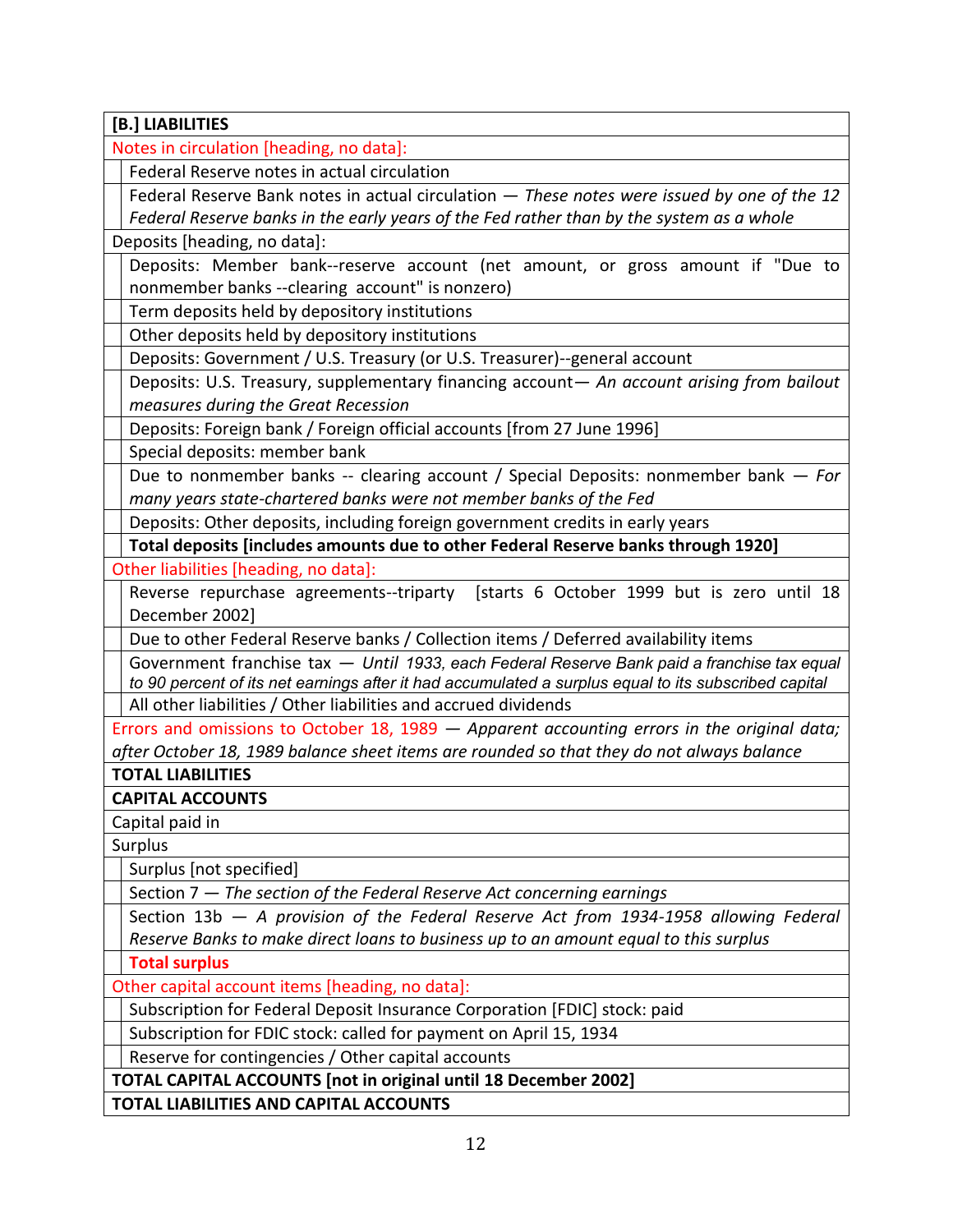# **[C.] MEMO ITEMS**

Contingent liability on bills purchased for foreign correspondents

Bank acceptances [1915 only; from annual report]

Bills bought on open market [1916 only; from annual report]

Ratio of gold certificate reserves to deposit and F. R. note liabilities combined

Contingent liability on acceptances purchased for foreign correspondents

Industrial loan commitments/commitments to make industrial advances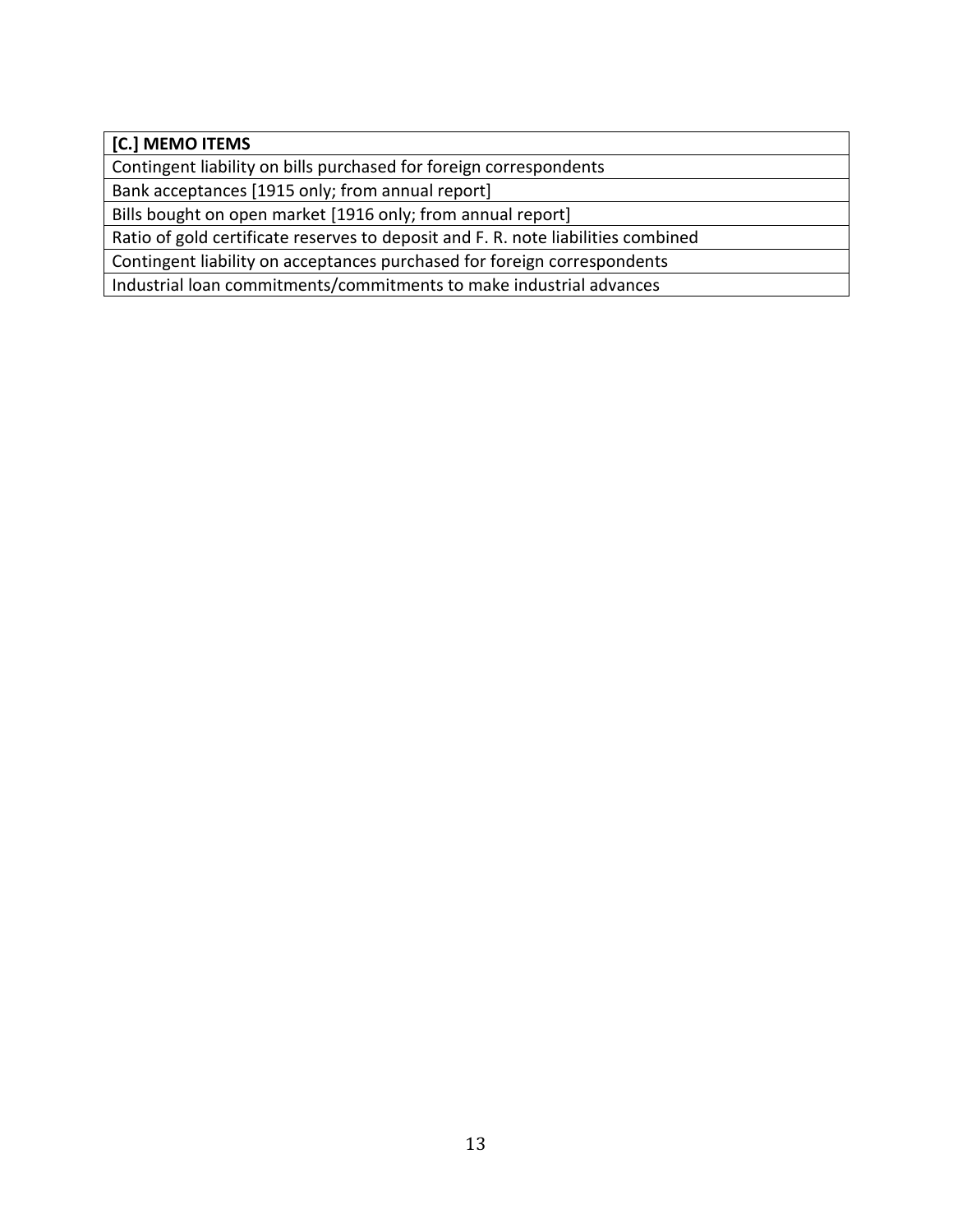## **Appendix 3. Simplified Balance Sheet**

The simplified balance sheet is largely modeled after categories in the International Monetary Fund's International Financial Statistics database. The balance sheet is shown with some blank cells to show more clearly certain correspondences between asset and liability items.

| <b>Assets</b>                             | <b>Liabilities</b>                               |
|-------------------------------------------|--------------------------------------------------|
| <b>Foreign assets</b>                     | <b>Foreign liabilities</b>                       |
| A1. Gold or gold certificates             | L1. Foreign liabilities                          |
| A2. Foreign financial assets              |                                                  |
| <b>Domestic assets</b>                    | <b>Domestic liabilities</b>                      |
| A3. Other legal tender (besides gold)     | L2. Monetary base: currency: notes (paper money) |
|                                           | L3. Monetary base: deposits                      |
| A4. Credit to federal government          | L4. Owed to federal government                   |
| A5. Credit to federal agencies            |                                                  |
| A6. Credit to banks                       | L5. Owed to banks, other than reserve deposits   |
| A7. Credit to nonfinancial private sector |                                                  |
| A8. Other or unspecified assets           | L6. Other or unspecified liabilities             |
|                                           | L7. Net worth: capital, reserves, etc.           |

Note: In practice, some categories may be zero. It is of course possible to make more or less elaborate balance sheets depending on the purpose. The accompanying spreadsheet workbook enables interested readers to do so easily.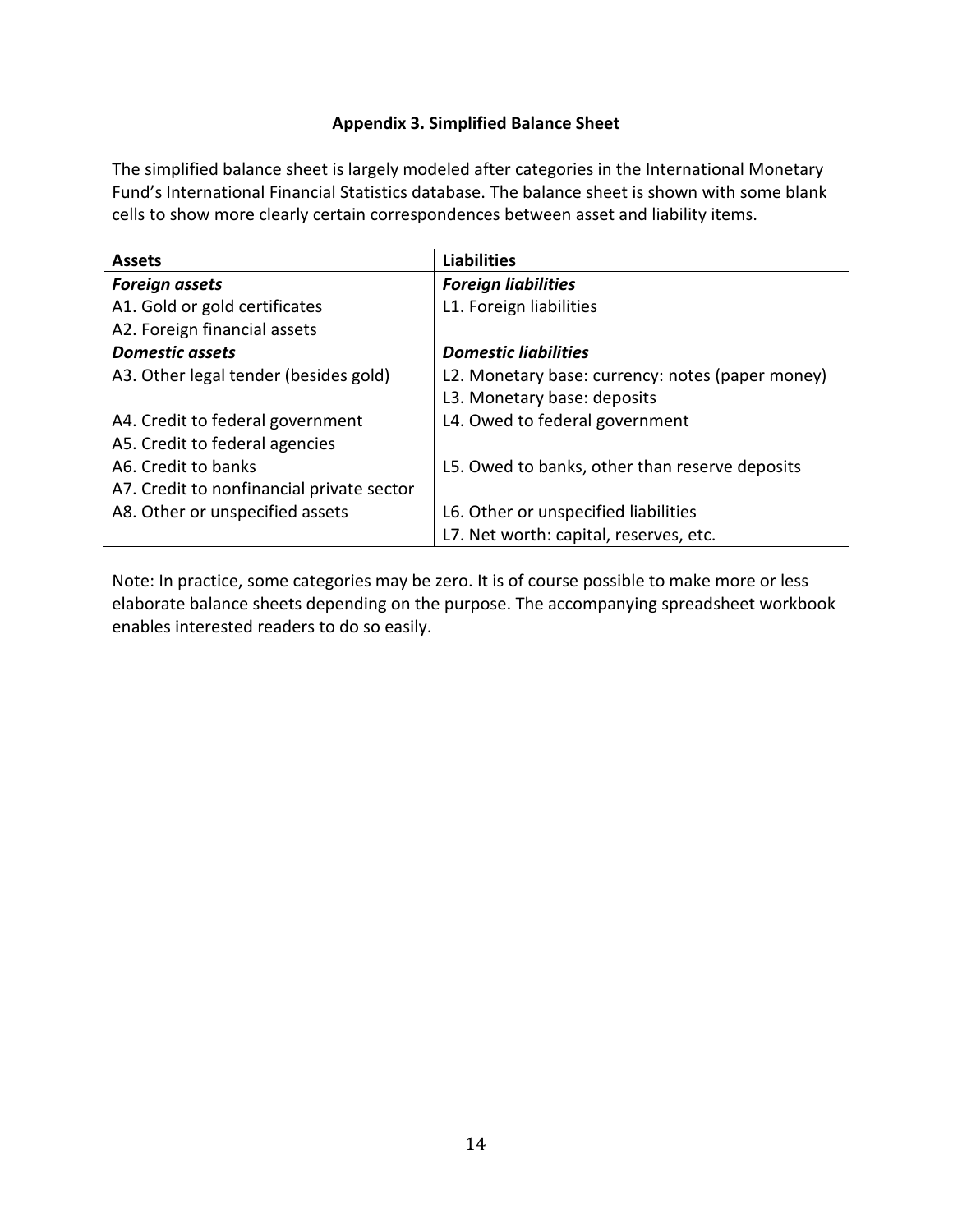## **References**

References include some material referred to only in the accompanying spreadsheet workbook. Web links were current as of June 2, 2018.

Board of Governors of the Federal Reserve System. 1914-present. *Annual Report.* Washington, D.C.: Board of Governors of the Federal Reserve System. At FRASER, [https://fraser.stlouisfed.org/title/117.](https://fraser.stlouisfed.org/title/117) Balance sheet data are taken from these years and pages: 1914: 196-197; 1915: 45-46; 1916: 63-65; 1917: 64-67; 1918: 120-123; 1919: 115-119; 1920: 137-141; 1921:141-145; 1922: 64-68; 1923: 86-89; 1924: 50-53; 1925: 54-57; 1926: 48-51. (From 1914-1935 the board was called the Federal Reserve Board and may also be listed under that name.)

Board of Governors of the Federal Reserve System. 1916-present. H.4.1 and predecessor releases. At FRASER,<https://fraser.stlouisfed.org/title/83> (1916-1996), and Board of Governors of the Federal Reserve System Web site,<https://www.federalreserve.gov/releases/h41/> (1996 present). (From 1914-1935 the board was called the Federal Reserve Board and may also be listed under that name.)

Board of Governors of the Federal Reserve System, 1947. *Banking and Monetary Statistics 1914-1941.* Washington, D.C.: Federal Reserve Board of Governors.

Board of Governors of the Federal Reserve System. 2010. "Term Auction Facility (TAF)." December 1.<https://www.federalreserve.gov/regreform/reform-taf.htm>

Board of Governors of the Federal Reserve System. Web site. [https://www.federalreserve.gov](https://www.federalreserve.gov/)

Bao, Cecilia, and Emma Paine. 2018. "Insights from the Federal Reserve's Weekly Balance Sheet, 1942-1975." Johns Hopkins University, Institute for Applied Economics, Global Health, and the Study of Business Enterprise, Studies in Applied Economics (working paper series), No. 104, May. [http://sites.krieger.jhu.edu/iae/files/2018/05/SAE-No.104-May-2018-Federal-](http://sites.krieger.jhu.edu/iae/files/2018/05/SAE-No.104-May-2018-Federal-Reserve-Balance-Sheet-from-1942-1975-FINAL.pdf)[Reserve-Balance-Sheet-from-1942-1975-FINAL.pdf](http://sites.krieger.jhu.edu/iae/files/2018/05/SAE-No.104-May-2018-Federal-Reserve-Balance-Sheet-from-1942-1975-FINAL.pdf) ; accompanying spreadsheet via <http://sites.krieger.jhu.edu/iae/working-papers/studies-in-applied-economics/>

Chen, Justin and Andrew Gibson. 2017. "Insights from the Federal Reserve's Weekly Balance Sheet, 1914-1941." Johns Hopkins University, Institute for Applied Economics, Global Health, and the Study of Business Enterprise, Studies in Applied Economics (working paper series), No. 73, January.

http://sites.krieger.jhu.edu/iae/files/2017/04/Chen Gibson FederalReservePaper.pdf accompanying spreadsheet via [http://sites.krieger.jhu.edu/iae/working-papers/studies-in](http://sites.krieger.jhu.edu/iae/working-papers/studies-in-applied-economics/)[applied-economics/](http://sites.krieger.jhu.edu/iae/working-papers/studies-in-applied-economics/) 

*Federal Reserve Bulletin.* 1915-present. Washington: Board of Governors of the Federal Reserve System. At FRASER,<https://fraser.stlouisfed.org/title/62> (1915-2005) and Board of Governors